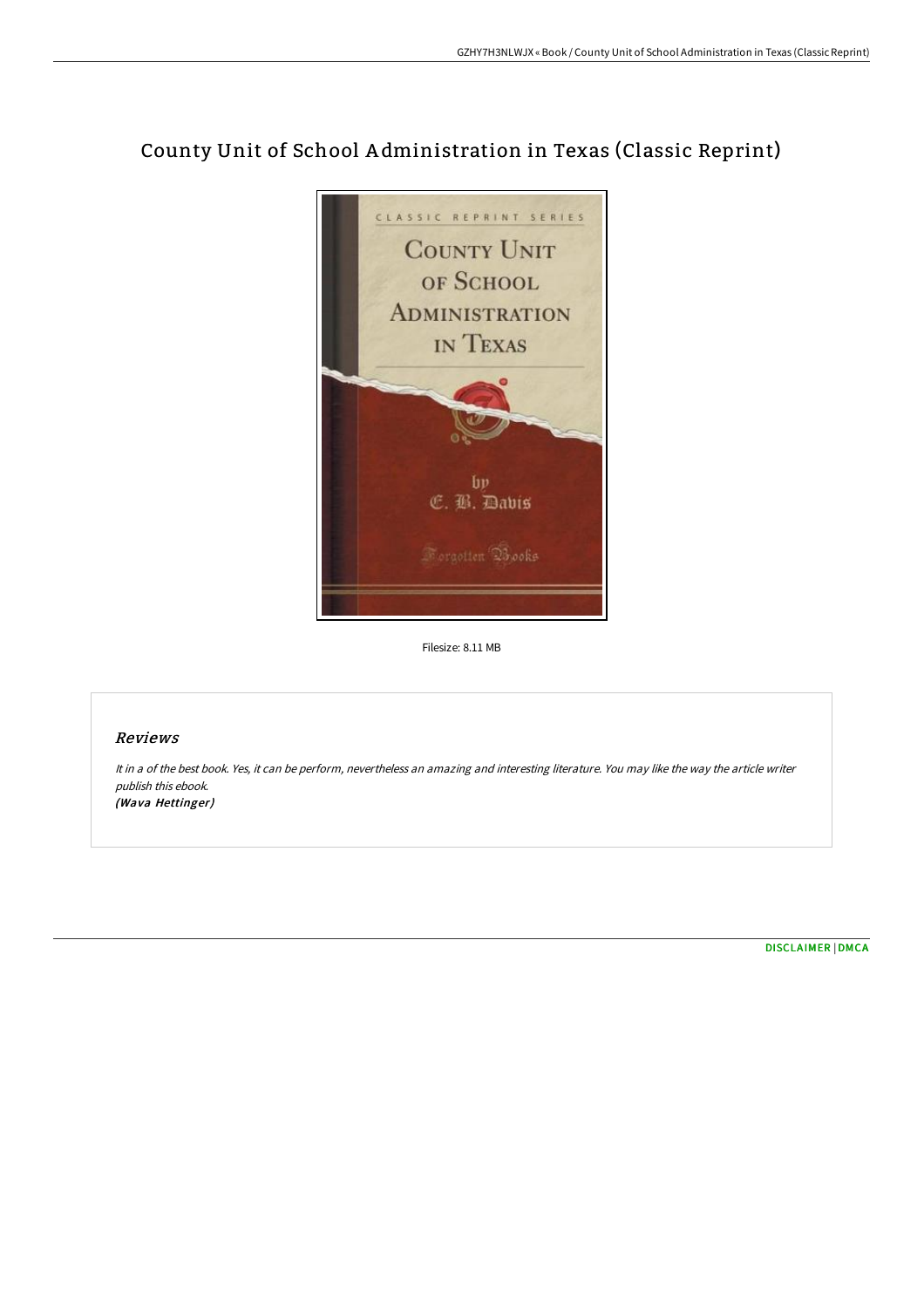### COUNTY UNIT OF SCHOOL ADMINISTRATION IN TEXAS (CLASSIC REPRINT)



To read County Unit of School Administration in Texas (Classic Reprint) PDF, make sure you access the link below and download the ebook or have accessibility to other information which are in conjuction with COUNTY UNIT OF SCHOOL ADMINISTRATION IN TEXAS (CLASSIC REPRINT) book.

Forgotten Books, United States, 2015. Paperback. Book Condition: New. 229 x 152 mm. Language: English . Brand New Book \*\*\*\*\* Print on Demand \*\*\*\*\*.Excerpt from County Unit of School Administration in Texas (a) The Case of Travis County, Texas. Austin, the capital of Texas, is located near the center of Travis County. The western part of Travis County is mountainous and very sparsely settled. The land is very poor. Most of it is used for goat pasture and is rendered to the tax assessor at two dollars per acre. In general, the people are of the mountaineer type and possess much physical hardihood. But most of them are very poor. In the heart of this mountainous territory, just fifteen miles from the magnificent dome of the state capitol at Austin, is the Pleasant Valley School District. In the summer of 1919 the people of the Pleasant Valley community voted bonds to the amount of \$2,000 to build a new modern two-room schoolhouse. The people were unanimous in their desire for a better school for their redblooded mountaineer children. They were simply crying out for better educational facilities. When the bonds reached the Attorney General s office for inspection, they could not be approved. They were rejected because the total taxable wealth of the district was so very small that only \$500 in bonds could be legally issued against it. The new schoolhouse was not built. A veritable old stable was provided with a new roof, a new floor, and an extra window or two, and school is being conducted there today. In this district, a fifty-cent school tax produces only \$91.83 per year, which is only \$4.84 per child of free-school age. On the other hand, in some of the wealthy farming districts in the eastern part of the county,...

Read County Unit of School [Administration](http://techno-pub.tech/county-unit-of-school-administration-in-texas-cl.html) in Texas (Classic Reprint) Online  $\blacksquare$ Download PDF County Unit of School [Administration](http://techno-pub.tech/county-unit-of-school-administration-in-texas-cl.html) in Texas (Classic Reprint)